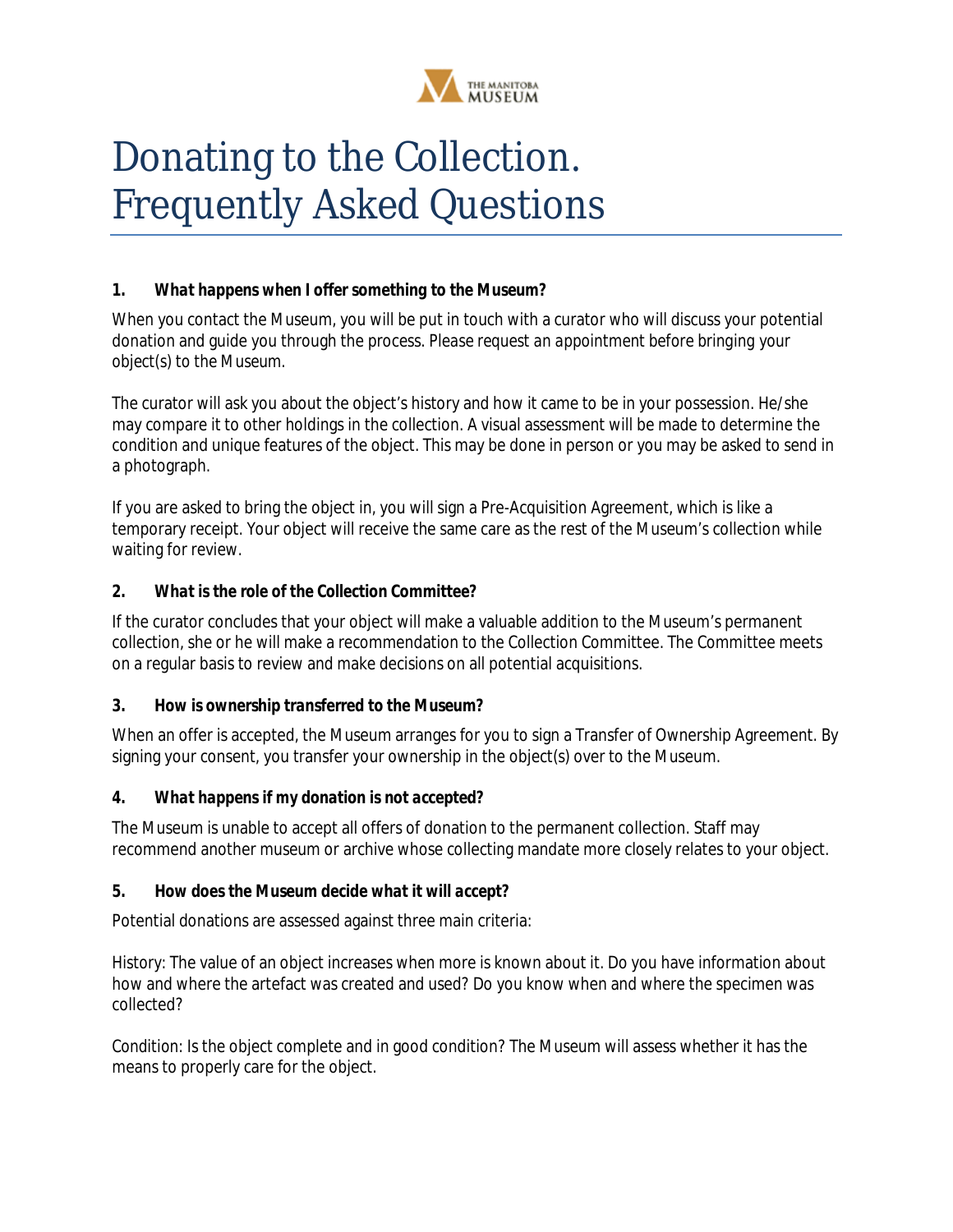*Relevance:* The Museum will consider how the object fits with the Museum's mandate and whether it will bring a new perspective to the existing collection.

### *6. What recognition do donors receive?*

Donors may be recognized in The Manitoba Museum's annual report. A third party may be credited to recognize his/her part in creating an artefact or assembling a collection. Donors also have the option to remain anonymous.

## *7. Can a donation be returned to me if I change my mind?*

No, once the donation process has been completed, the object(s) becomes the legal property of the Museum and cannot be returned. You may wish to discuss the donation with your family members before contacting the Museum.

#### *8. May I obtain a tax receipt for my donation?*

As a registered charity, The Manitoba Museum is able to issue gift-in-kind income tax receipts for the fair market value of an object, in accordance with its own procedures and Canada Revenue Agency regulations. An independent appraiser is needed to assess values greater than \$1,000. The donor is requested to cover appraisal costs. Appraisal services are not a tax receiptable item.

Note: Income tax receipts may not be issued for donations of archaeological artefacts, protected paleontological specimens, wildlife, or any other objects deemed owned by the Crown after May 3, 1967.

# *9. May I request that my donation obtain Certified Cultural Property status?*

Yes, as a designated Category "A" institution under the Department of Canadian Heritage, The Manitoba Museum is eligible to acquire certified cultural property. The Collection Committee determines whether the Museum will support such an application for income tax purposes. Applications are submitted to the Canadian Cultural Property Export Review Board for consideration.

# *10. What happens to my donation?*

Collections staff will process your donation and create a descriptive catalogue record. This will allow access to information about the object and limit physical handling. Conservation staff may create customized supports to store fragile items. Objects are stored with appropriate temperature and humidity controls to ensure long-term preservation.

# *11. Will my donation be placed on permanent display in the Museum's galleries?*

It is not possible to place all of the Museum's collection out on display, but every attempt is made to change the exhibits regularly (funding dependent). Like most museums, The Manitoba Museum is only able to show a small percentage of its collection at any given time. Fragile items are not considered for long-term exhibit due to their susceptibility to damage. There are many ways the Museum may put your donation to use.

# *12. How will my donation be accessed and used?*

Objects in the collection may be accessed through the Museum's automated collections database by making a request to a curator.